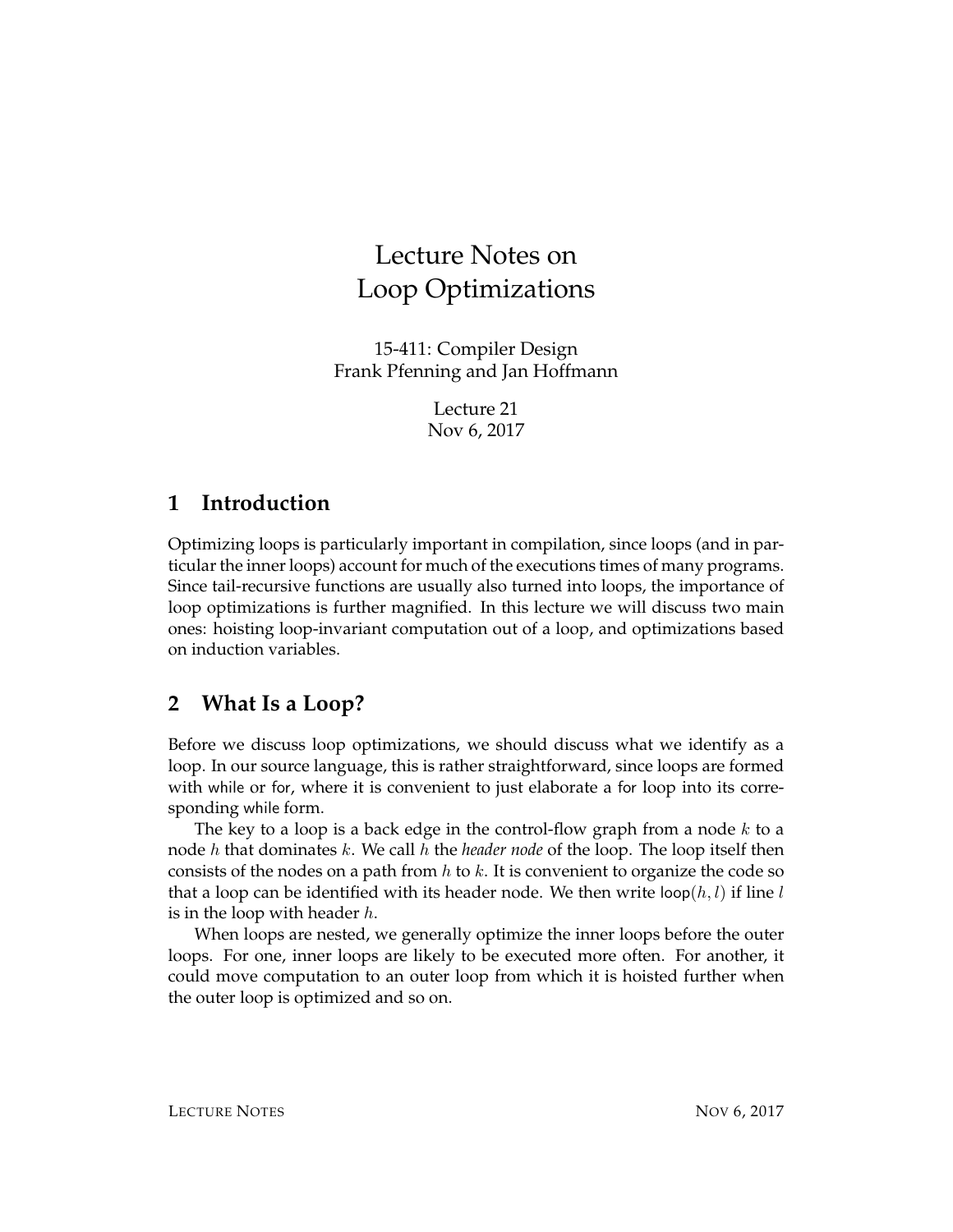#### **3 Hoisting Loop-Invariant Computation**

A (pure) expression is *loop invariant* if its value does not change throughout the loop. We can then define the predicate  $\text{inv}(h, p)$ , where p is a pure expression, as follows:

$$
\frac{c \; constant}{\mathsf{inv}(h,c)} \qquad \frac{\mathsf{def}(l,x) \quad \mathsf{--loop}(h,l)}{\mathsf{inv}(h,x)} \qquad \frac{\mathsf{inv}(h,s_1) \quad \mathsf{inv}(h,s_2)}{\mathsf{inv}(h,s_1 \oplus s_2)}
$$

Since we are concerned only with programs in SSA form, it is easy to see that variables are loop invariant if they are not parameters of the header label. However, the definition above does not quite capture this for definitions  $t \leftarrow p$  where p is loopinvariant but  $t$  is not part of the label parameters. So we add a second propagation rule.

$$
\frac{l: t \leftarrow p \quad \text{inv}(h, p) \quad \text{loop}(h, l)}{\text{inv}(h, t)}
$$

Note that we do not consider memory references or function calls to be loop invariant, although under some additional conditions they may be hoisted as well.

In order to hoist loop invariant computations out of a loop we should have a *loop pre-header* in the control-flow graph, which immediately dominates the loop header. We then move all the loop invariant computations to the pre-header, in order.

Some care must be taken with this optimization. For example, when the loop body is never executed the code could become significantly slower. Another problem if we have conditionals in the body of the loop: values computed only on one branch or the other will be loop invariant, but depending on the boolean condition one or the other may never be executed.

In some cases, when the loop guard is inexpensive and effect-free but the loopinvariant code is expensive, we might consider duplicating the test so that instead of

$$
seq(\text{pre}, \text{while}(e, s))
$$

we generate code for

$$
seq(if(e, seq(pre, while(e, s)), \text{nop}))
$$

where *pre* is the hoisted computation in the loop pre-header.

A typical example of hoisting loop invariant computation would be a loop to initialize all elements of a two-dimensional array:

for (int i = 0; i < width \* height; i++)\n
$$
A[i] = 1;
$$

LECTURE NOTES NOTES NOW 6, 2017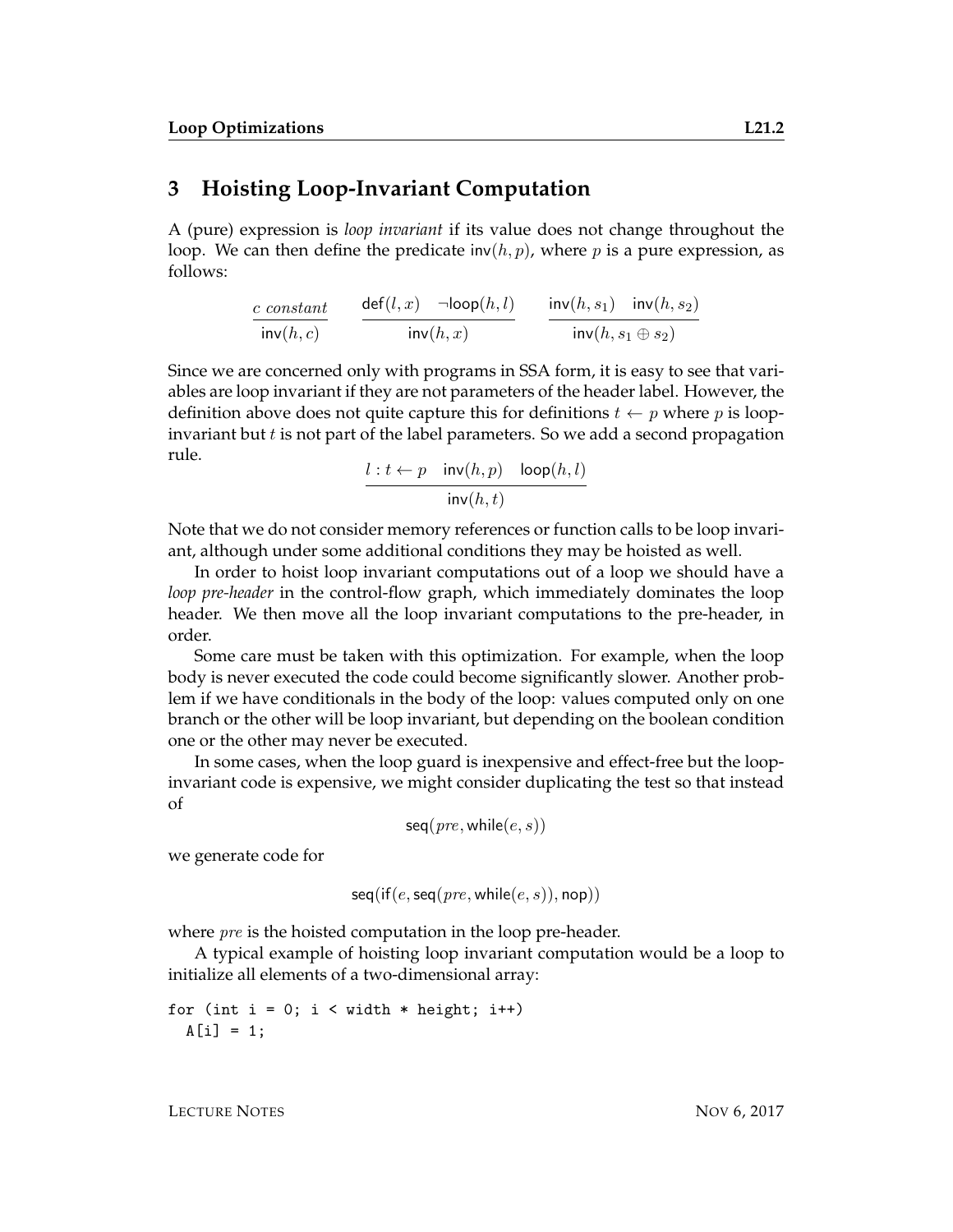We show the relevant part of the abstract assembly on the left. In the right is the result of hoisting the multiplication, enabled because both *width* and *height* are loop invariant and therefore their product is.

```
i_0 \leftarrow 0 i_0 \leftarrow 0t \leftarrow width * heightgoto \text{loop}(i_0) goto \text{loop}(i_0)\textsf{loop}(i_1): \textsf{loop}(i_1):t \leftarrow width * heightif (i_1 \geq t) goto exit if (i_1 \geq t) goto exit
    . . . . . .
   i_2 \leftarrow i_1 + 1 i_2 \leftarrow i_1 + 1goto \text{loop}(i_2) goto \text{loop}(i_2)exit : exit :
```
## **4 Induction Variables**

Hoisting loop invariant computation is significant; optimizing computation which changes by a constant amount each time around the loop is probably even more important. We call such variables *basic induction variables*. The opportunity for optimization arises from *derived induction variables*, that is, variables that are linear expressions of basic induction variables.

As an example we will use a function check if a given array is sorted in ascending order.

```
bool is_sorted(int[] A, int n)
//@requires 0 \leq n & n \leq \operatorname{length}(A);
{
  for (int i = 0; i < n-1; i++)//@loop_invariant 0 <= i;
    if (A[i] > A[i+1]) return false;
  return true;
}
```
Below is a possible compiled SSA version of this code, assuming that we do not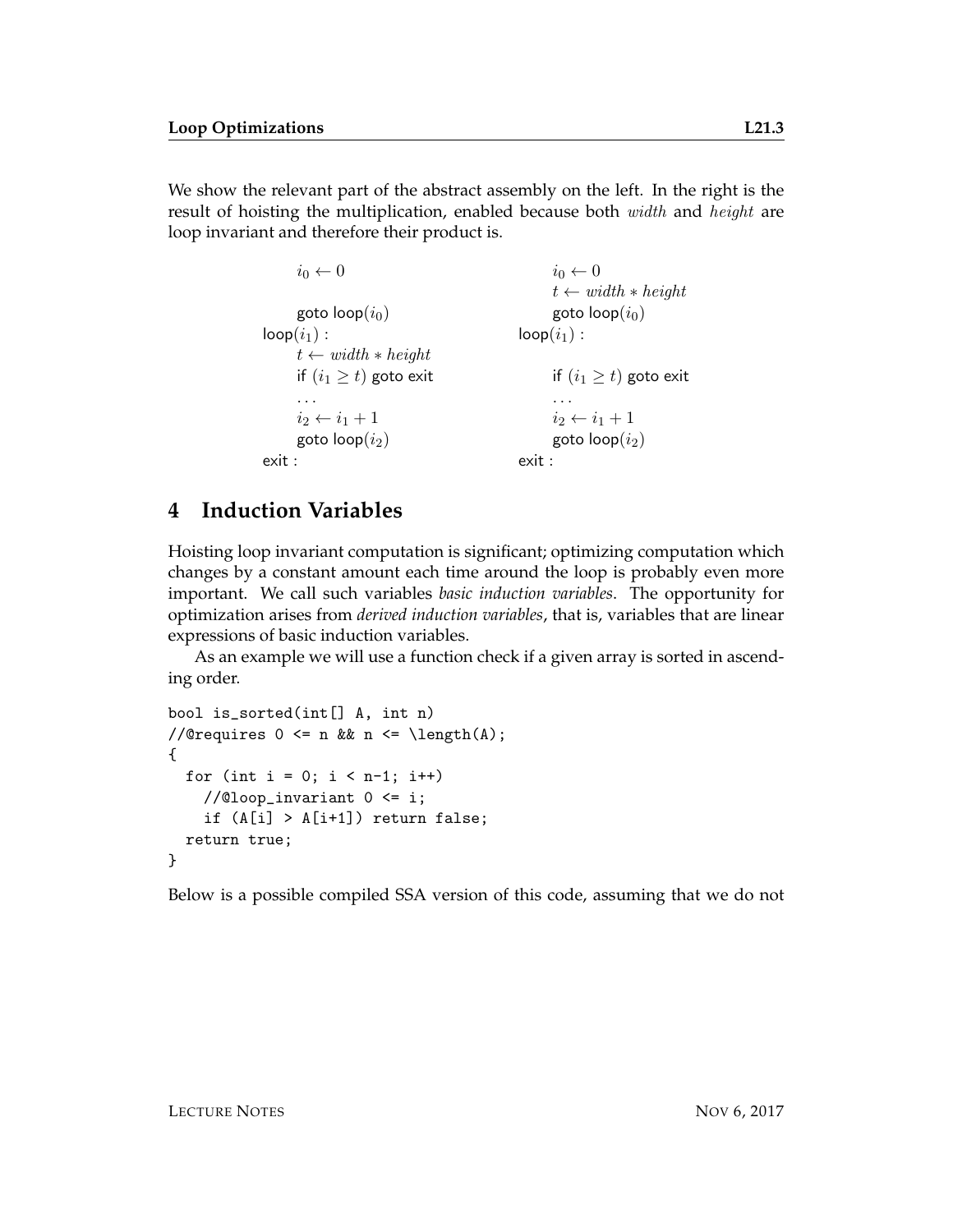perform array bounds checks (or have eliminated them).

```
is_sorted(A, n) :
      i_0 \leftarrow 0goto loop(i_0)loop(i_1):
      t_0 \leftarrow n-1if (i_1 \geq t_0) goto rtrue
      t_1 \leftarrow 4 * i_1t_2 \leftarrow A + t_1t_3 \leftarrow M[t_2]t_4 \leftarrow i_1 + 1t_5 \leftarrow 4 * t_4t_6 \leftarrow A + t_5t_7 \leftarrow M[t_6]if (t_3 > t_7) goto rfalse
      i_2 \leftarrow i_1 + 1goto loop(i_2)rtrue :
      return 1
rfalse :
      return 0
```
Here,  $i_1$  is the basic induction variable, and  $t_1 = 4 * i_1$  and  $t_4 = i_1 + 1$  are the derived induction variables. In general, we consider a variable a derived induction variable if its has the form  $a * i + b$ , where a and b are loop invariant and i denotes the number of loop iterations.

Let's consider  $t_4$  first. We see that common subexpression elimination applies. However, we would like to preserve the basic induction variable  $i_1$  and its version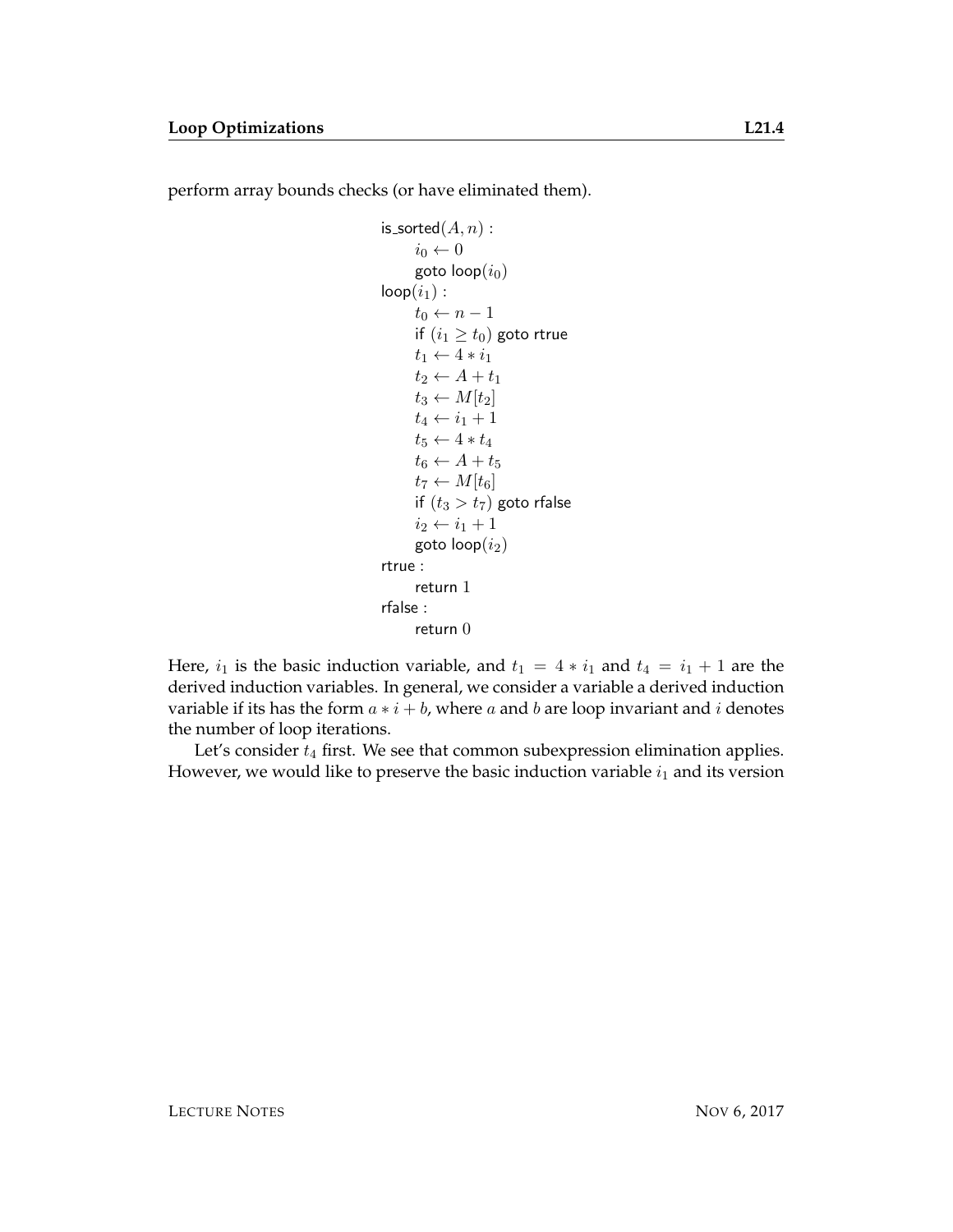$i_2$ , so we apply code motion and then eliminate the second occurrence of  $i_1 + 1$ .

| is_sorted $(A, n)$ :           | is_sorted $(A, n)$ :           | is_sorted $(A, n)$ :           |
|--------------------------------|--------------------------------|--------------------------------|
| $i_0 \leftarrow 0$             | $i_0 \leftarrow 0$             | $i_0 \leftarrow 0$             |
| goto $loop(i_0)$               | goto $loop(i_0)$               | goto $loop(i_0)$               |
| $loop(i_1):$                   | $loop(i_1):$                   | $loop(i_1):$                   |
| $t_0 \leftarrow n-1$           | $t_0 \leftarrow n-1$           | $t_0 \leftarrow n-1$           |
| if $(i_1 \geq t_0)$ goto rtrue | if $(i_1 \geq t_0)$ goto rtrue | if $(i_1 \geq t_0)$ goto rtrue |
| $t_1 \leftarrow 4*i_1$         | $t_1 \leftarrow 4*i_1$         | $t_1 \leftarrow 4*i_1$         |
| $t_2 \leftarrow A + t_1$       | $t_2 \leftarrow A + t_1$       | $t_2 \leftarrow A + t_1$       |
| $t_3 \leftarrow M[t_2]$        | $t_3 \leftarrow M[t_2]$        | $t_3 \leftarrow M[t_2]$        |
| $t_4 \leftarrow i_1 + 1$       | $t_4 \leftarrow i_1 + 1$       | $i_2 \leftarrow i_1 + 1$       |
| $t_5 \leftarrow 4 * t_4$       | $t_5 \leftarrow 4 * t_4$       | $t_5 \leftarrow 4 * i_2$       |
| $t_6 \leftarrow A + t_5$       | $t_6 \leftarrow A + t_5$       | $t_6 \leftarrow A + t_5$       |
| $t_7 \leftarrow M[t_6]$        | $t_7 \leftarrow M[t_6]$        | $t_7 \leftarrow M[t_6]$        |
| if $(t_3 > t_7)$ goto rfalse   | if $(t_3 > t_7)$ goto rfalse   | if $(t_3 > t_7)$ goto rfalse   |
| $i_2 \leftarrow i_1 + 1$       | $i_2 \leftarrow t_4$           |                                |
| goto $loop(i_2)$               | goto $loop(i_2)$               | goto $loop(i_2)$               |
|                                |                                |                                |

In the second step we applied copy propagation and then renamed  $t_4$  to  $i_2$  for easier reading (but not formally required).

Next we look at the derived induction variable  $t_1 \leftarrow 4 * i_1$ . The idea is to see how we can calculate  $t_1$  at a subsequent iteration from  $t_1$  at a prior iteration. In order to achieve this effect, we add a new induction variable to represent  $4 * i_1$ . We call this  $j$  and add it to our loop variables in SSA form.

```
is_sorted(A, n) :
     i_0 \leftarrow 0j_0 \leftarrow 4 * i_0 @ensures j_0 = 4 * i_0goto \text{loop}(i_0, j_0)loop(i_1, j_1): @requires j_1 = 4 * i_1t_0 \leftarrow n-1if (i_1 \geq t_0) goto rtrue
     t_1 \leftarrow j_1 @assert j_1 = 4 * i_1t_2 \leftarrow A + t_1t_3 \leftarrow M[t_2]i_2 \leftarrow i_1 + 1j_2 \leftarrow 4 * i_2 @ensures j_2 = 4 * i_2t_4 \leftarrow i_2t_5 \leftarrow 4 * t_4t_6 \leftarrow A + t_5t_7 \leftarrow M[t_6]if (t_3 > t_7) goto rfalse
      goto loop(i_2, j_2)
```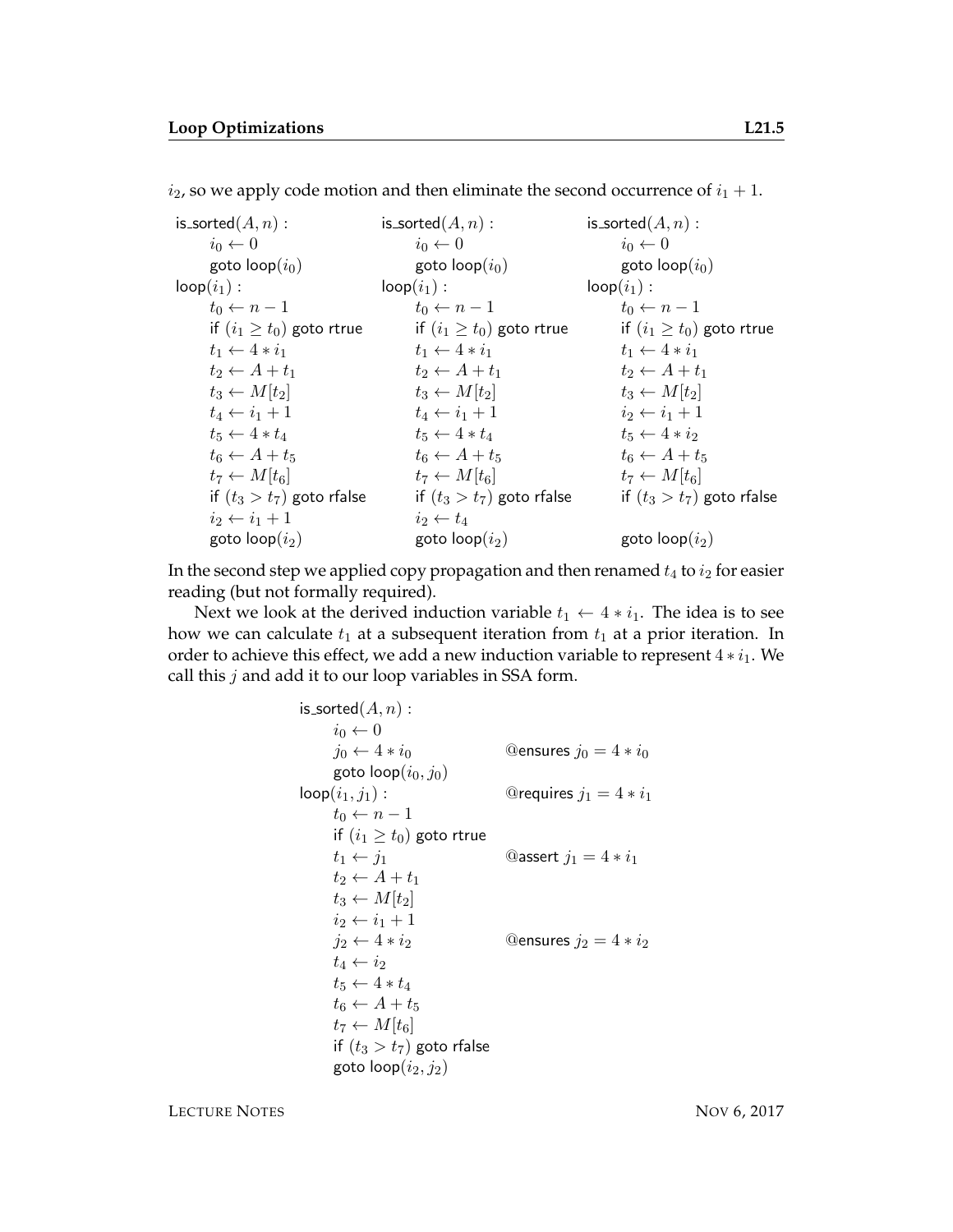Crucial here is the invariant that  $j_1 = 4 * i_1$  when label loop $(i_1, j_1)$  is reached. Now we calculate

$$
j_2 = 4 \times i_2 = 4 \times (i_1 + 1) = 4 \times i_1 + 4 = j_1 + 4
$$

so we can express  $j_2$  in terms of  $j_1$  without multiplication. This is an example of *strength reduction* since addition is faster than multiplication. Recall that all the laws we used are valid for modular arithmetic. Similarly:

$$
j_0=4*i_0=0
$$

since  $i_0 = 0$ , which is an example of constant propagation followed by constant folding.

> is\_sorted $(A, n)$  :  $i_0 \leftarrow 0$  $j_0 \leftarrow 0$  @ensures  $j_0 = 4 * i_0$ goto  $\mathsf{loop}(i_0, j_0)$  $\text{loop}(i_1, j_1):$  @requires  $j_1 = 4 * i_1$  $t_0 \leftarrow n-1$ if  $(i_1 \geq t_0)$  goto rtrue  $t_1 \leftarrow j_1$  @assert  $j_1 = 4 * i_1$  $t_2 \leftarrow A + t_1$  $t_3 \leftarrow M[t_2]$  $i_2 \leftarrow i_1 + 1$  $j_2 \leftarrow j_1 + 4$  @ensures  $j_2 = 4 * i_2$  $t_4 \leftarrow i_2$  $t_5 \leftarrow 4 * t_4$  $t_6 \leftarrow A + t_5$  $t_7 \leftarrow M[t_6]$ if  $(t_3 > t_7)$  goto rfalse goto  $loop(i_2, j_2)$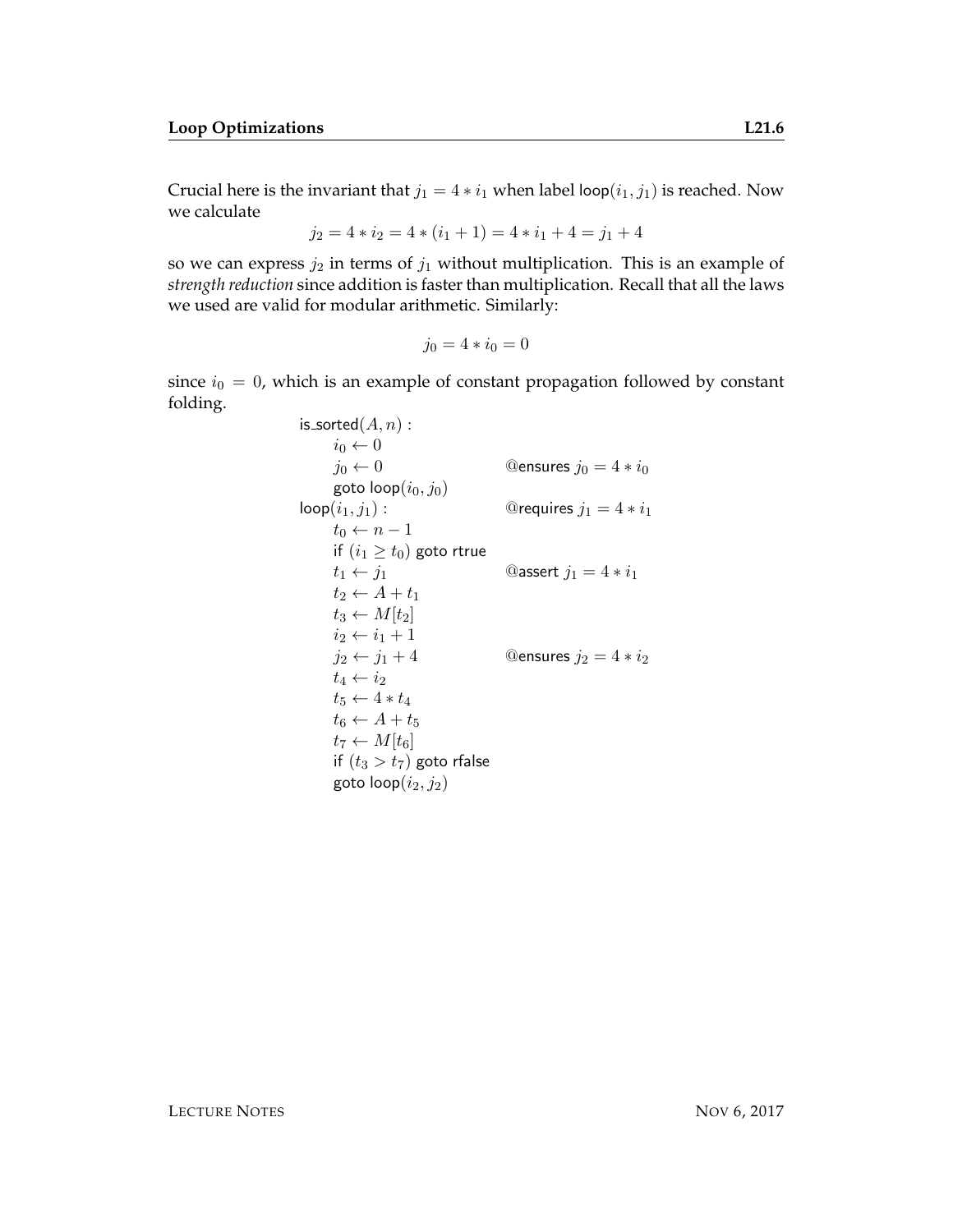With some copy propagation, and noticing that  $n-1$  is loop invariant, we next get:

```
is_sorted(A, n) :
     i_0 \leftarrow 0j_0 \leftarrow 0 @ensures j_0 = 4 * i_0t_0 \leftarrow n-1goto loop(i_0, j_0)loop(i_1, j_1): @requires j_1 = 4 * i_1if (i_1 \geq t_0) goto rtrue
     t_2 \leftarrow A + j_1t_3 \leftarrow M[t_2]i_2 \leftarrow i_1 + 1j_2 \leftarrow j_1 + 4 @ensures j_2 = 4 * i_2t_5 \leftarrow 4*i_2t_6 \leftarrow A + t_5t_7 \leftarrow M[t_6]if (t_3 > t_7) goto rfalse
     goto loop(i_2, j_2)
```
With common subexpression elimination (noting the additional assertions we are aware of), we can replace  $4 * i_2$  by  $j_2$ . We combine this with copy propagation.

```
is_sorted(A, n) :
     i_0 \leftarrow 0j_0 \leftarrow 0 @ensures j_0 = 4 * i_0t_0 \leftarrow n-1goto loop(i_0, j_0)\text{loop}(i_1, j_1): @requires j_1 = 4 * i_1if (i_1 \geq t_0) goto rtrue
     t_2 \leftarrow A + j_1t_3 \leftarrow M[t_2]i_2 \leftarrow i_1 + 1j_2 \leftarrow j_1 + 4 @ensures j_2 = 4 * i_2t_6 \leftarrow A + j_2t_7 \leftarrow M[t_6]if (t_3 > t_7) goto rfalse
     goto \textsf{loop}(i_2, j_2)
```
We observe another derived induction variable, namely  $t_2 = A + j_1$ . We give this a new name  $(k_1 = A + j_1)$  and introduce it into our function. Again we just calculate: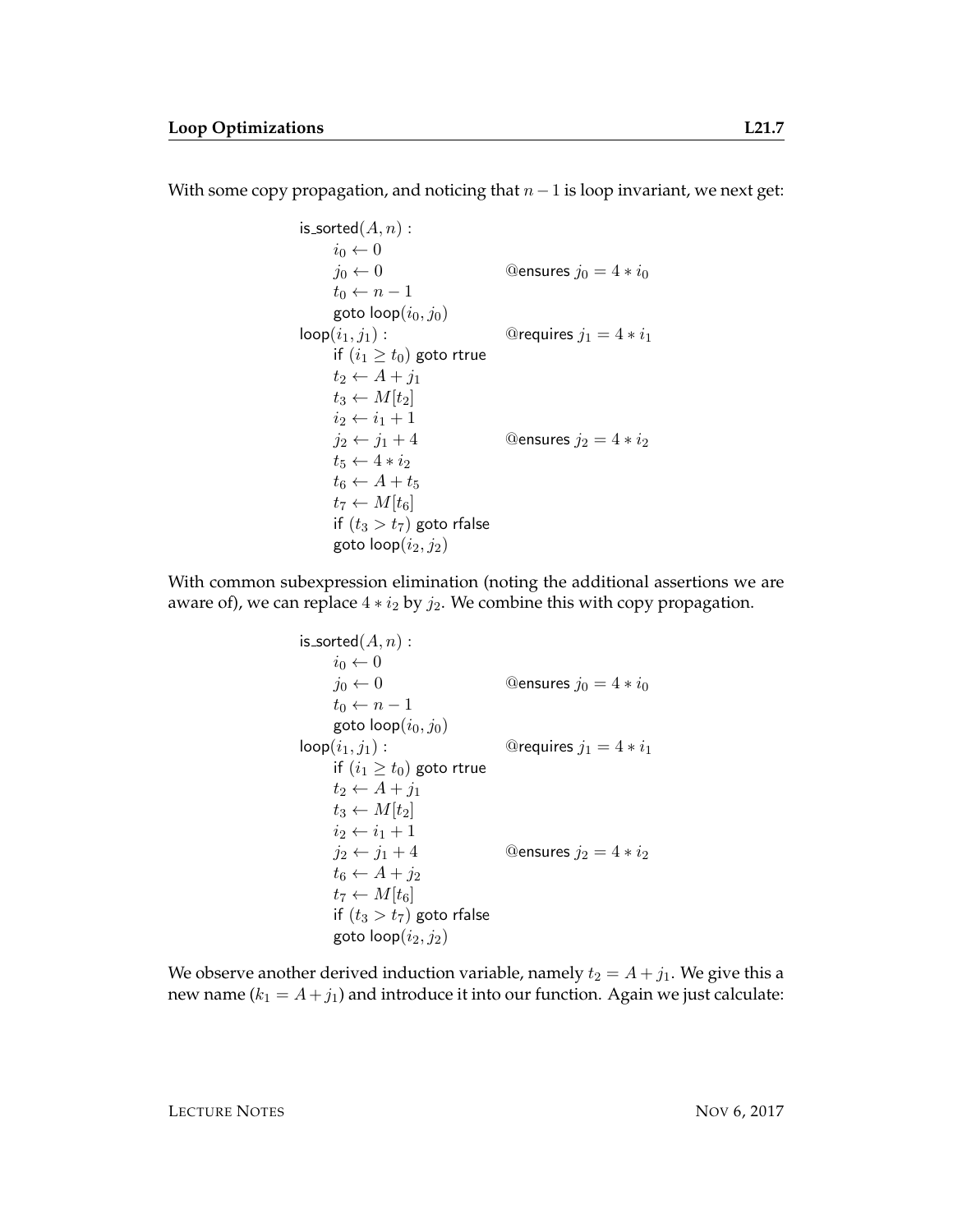is\_sorted $(A, n)$  :  $i_0 \leftarrow 0$  $j_0 \leftarrow 0$  @ensures  $j_0 = 4 * i_0$  $k_0 \leftarrow A + j_0$  @ensures  $k_0 = A + j_0$  $t_0 \leftarrow n-1$ goto  $\mathsf{loop}(i_0, j_0, k_0)$  $\text{loop}(i_1, j_1, k_1):$  @requires  $j_1 = 4 * i_1 \wedge k_1 = A + j_1$ if  $(i_1 \geq t_0)$  goto rtrue  $t_2 \leftarrow k_1$  $t_3 \leftarrow M[t_2]$  $i_2 \leftarrow i_1 + 1$  $j_2 \leftarrow j_1 + 4$  @ensures  $j_2 = 4 * i_2$  $k_2 \leftarrow k_1 + 4$  @ensures  $k_2 = A + j_2$  $t_6 \leftarrow A + j_2$  $t_7 \leftarrow M[t_6]$ if  $(t_3 > t_7)$  goto rfalse goto  $\textsf{loop}(i_2, j_2, k_2)$ 

 $k_2 = A + j_2 = A + j_1 + 4 = k_1 + 4$  and  $k_0 = A + j_0 = A$ .

After one more round of constant propagtion, common subexpression elimination, and dead code elimination we get:

```
is_sorted(A, n):
     i_0 \leftarrow 0j_0 \leftarrow 0 @ensures j_0 = 4 * i_0k_0 \leftarrow A @ensures k_0 = A + j_0t_0 \leftarrow n-1goto \text{loop}(i_0, j_0, k_0)loop(i_1, j_1, k_1): @requires j_1 = 4 * i_1 \wedge k_1 = A + j_1if (i_1 \geq t_0) goto rtrue
     t_3 \leftarrow M[k_1]i_2 \leftarrow i_1 + 1j_2 \leftarrow j_1 + 4 @ensures j_2 = 4 * i_2k_2 \leftarrow k_1 + 4 @ensures k_2 = A + j_2t_7 \leftarrow M[k_2]if (t_3 > t_7) goto rfalse
     goto loop(i_2, j_2, k_2)
```
With neededness analysis we can say that  $j_0$ ,  $j_1$ , and  $j_2$  are no longer needed and

LECTURE NOTES NOW 6, 2017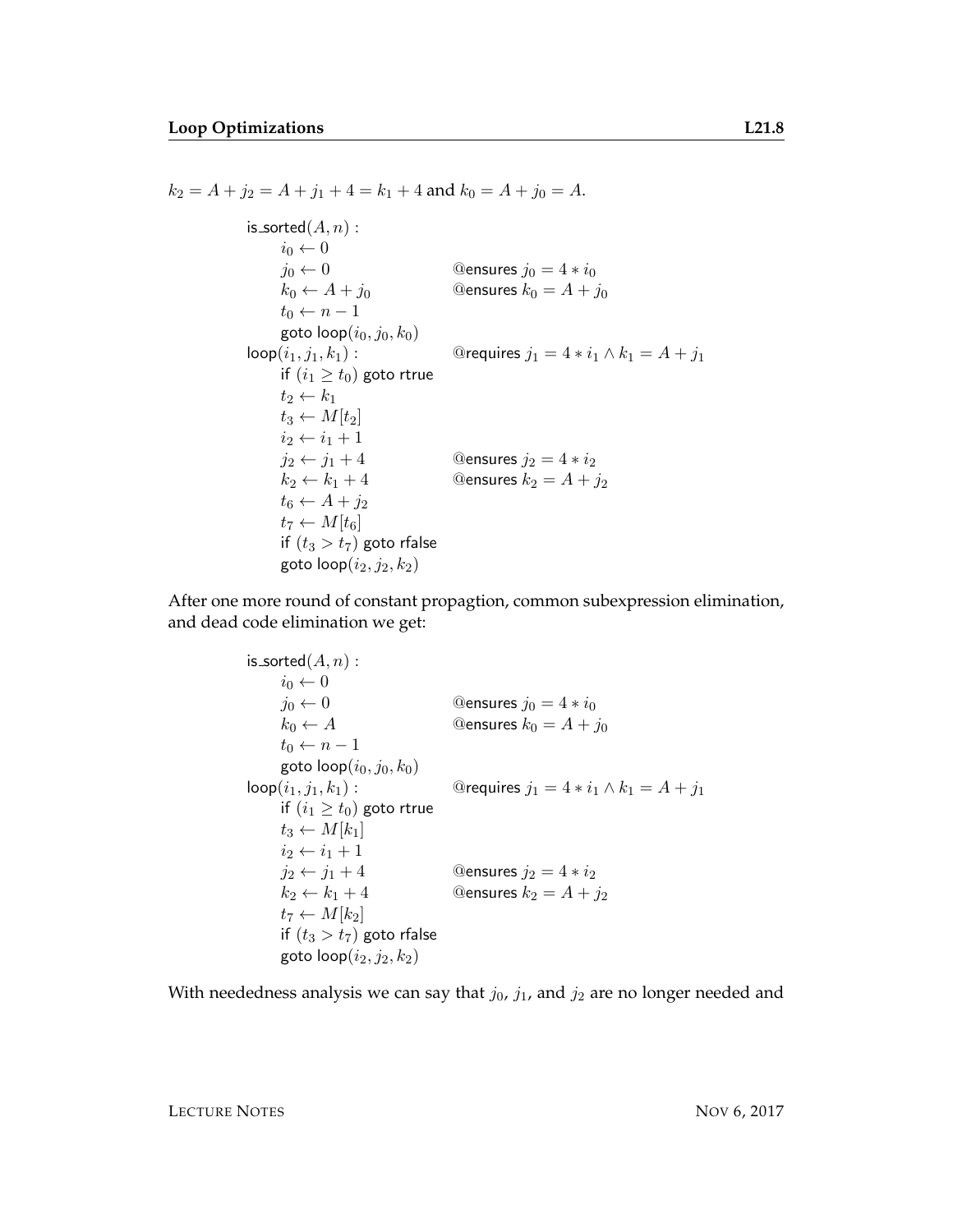can be eliminated.

is\_sorted(A, n):  
\n
$$
i_0 \leftarrow 0
$$
  
\n $k_0 \leftarrow A$    
\n $t_0 \leftarrow n - 1$   
\ngoto loop( $i_0, k_0$ )  
\nloop( $i_1, k_1$ ):   
\nif ( $i_1 \geq t_0$ ) goto true  
\n $t_3 \leftarrow M[k_1]$   
\n $i_2 \leftarrow i_1 + 1$   
\n $k_2 \leftarrow k_1 + 4$    
\n $t_7 \leftarrow M[k_2]$   
\nif ( $t_3 > t_7$ ) goto fralse  
\ngoto loop( $i_2, k_2$ )

Unfortunately,  $i_1$  is still needed, since it governs a conditional jump. In order to eliminate that we would have to observe that

$$
i_1 \ge t_0 \text{ iff } A + 4 \times i_1 \ge A + 4 \times t_0
$$

This holds since the addition here is a on 64 bit quantities where the second operand is 32 bits, so no overflow can occur. The general case under which we can make this observation is a bit unclear. It may be one should look for induction variables that are not needed except for conditions in conditional branches (which would be the case here). Or we might make a particular effort to remove basic induction variables once derived ones have been introduced. In any case, if we exploit this we obtain:

> is\_sorted $(A, n)$ :  $i_0 \leftarrow 0$  $k_0 \leftarrow A$  @ensures  $k_0 = A + 4 * i_0$  $t_0 \leftarrow n-1$ goto  $loop(i_0, k_0)$  $\text{loop}(i_1, k_1):$  @requires  $k_1 = A + 4 * i_1$ if  $(k_1 \geq A + 4 * t_0)$  goto rtrue  $t_3 \leftarrow M[k_1]$  $i_2 \leftarrow i_1 + 1$  $k_2 \leftarrow k_1 + 4$  @ensures  $k_2 = A + 4 * i_2$  $t_7 \leftarrow M[k_2]$ if  $(t_3 > t_7)$  goto rfalse goto  $loop(i_2, k_2)$

Now  $i_0$ ,  $i_1$ , and  $i_2$  are no longer needed and can be eliminated. Moreover,  $A + 4 * t_0$ 

LECTURE NOTES NOW 6, 2017